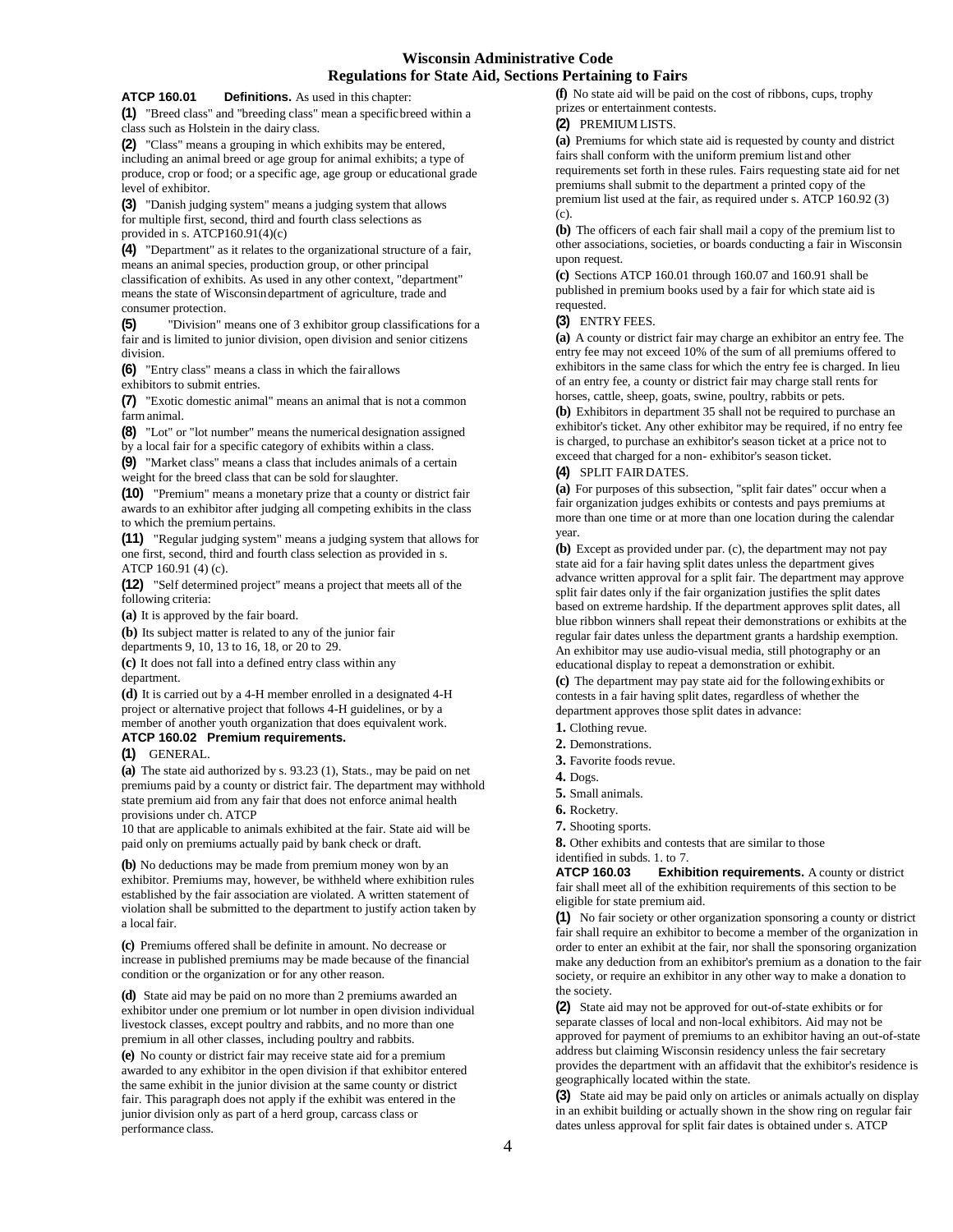160.02 (4). State aid may not be paid on Dairy Herd Improvement Association records, transportation aid, production contests or other special educational exhibits unless prior approval is obtained under s. ATCP 160.04 (8).

**(4)** State aid may not be paid on exhibits removed from the fairgrounds before 4 p.m. of the last day of the fair, or such other later time as may be specified by the fair, without prior approval of the department. Authority for earlier removal may be granted by the department in case of meat animal sales or other special classes, if requested before the beginning of the fair. In other hardship cases, approval may be granted by the local fair. Exhibits in dog obedience and small animal pet classes may be judged during the regular fair but are not required to remain present during the entire fair. The local fair may prescribe the length of time junior fair exhibitors of horses shall keep their animals on the grounds. **History:** Cr. Register, November, 1990, No. 419, eff. 12-1-90.

### **ATCP 160.04 Junior fair division; general.**

**(1)** In the junior fair division, the department may pay state aid on prizes offered to exhibitors who are under 20 years of age on January 1 of the current fair year. A county or district fair board may establish subgroups within a junior fair entry class based on the exhibitor's grade in school. The department may not pay state aid on prizes for club parades, club floats, song contests, or a project which is not an exhibit or demonstration at the fair.

**(2)** All exhibitors in the junior fair division shall be members of 4-H, FFA, a scouting program, a breed group, or another recognized youth organization under adult leadership that has an education program appropriate to that organization and is approved by the fair board.

**(3)** Exhibits in the junior fair shall be the product of the exhibitor's own labor. An exhibit may include a study project, merit project or other special project, a skill area, or a supervised occupational experience in which the exhibitor is regularly enrolled, provided that the fair board approves the project, skill area, or supervised occupational experience as an exhibit.

**(4)** State aid may not be used to award more than one premium to any exhibitor in any department in the junior fair division, except that:

**(a)** A premium may be awarded to each member of a group that collectively owns and enters a livestock exhibit in departments one to 5 of subch. IV.

**(b)** An exhibitor may receive a separate premiumfor showmanship where authorized under subch. IV.

**(c)** An exhibitor may receive more than one premium in a department for which additional premiums are specifically authorized under subch. IV.

**(5)** Under subch. IV, within each of the junior fair departments 9, 10, 13 to 16, 18, and 20 to 29, a fair board may establish one or more entry classes for self-determined projects that are related to that department. The fair board may establish class entry criteria, including student grade level criteria. Entry classes are open to 4-H members enrolled in a designated 4-H project or an alternative project that follows 4- H project guidelines, and to members of other youth organizations that do equivalent work and apply equivalent guidelines. Exhibits may be judged using the regular or Danish judging system. For each entry class, a fair board may payfirst-place to fourth-place premiums at any of the following levels designated by the board:

**(a)** Premium level one: \$2.00, \$1.75, \$1.50,\$1.25. **(b)**  Premium level 2: \$2.50, \$2.25, \$2.00, \$1.75. **(c)** Premium level 3: \$3.00, \$2.75, \$2.50, \$2.25.

**(6)** If 16 or more animals, items or articles are entered in any junior fair class, the class may be divided into 2 or more approximately equal groups according to weight, age or other identifying characteristic and each group judged as a class.

**(7)** Special educational exhibits may [be] established if the proposal is presented to the Wisconsin association of fairs before October 1 of the year preceding its proposed establishment and the exhibit is approved by the department.

**(8)** Within any junior fair department under subch. IV, a county or district fair may establish special classes wherenone are specified under subch. IV. Special classes may include classes for grade and crossbred females in the beef, swine, sheep and horse departments. Premiums for special classes created under this subsection shall be equal to premiums for comparable classes established in the same

department under subch. IV.

**History:** Cr. Register, November, 1990, No. 419, eff. 12-1-90; am. (8), Register, July, 1995, No. 475, eff. 8-1-95; am.

(1), Register, November, 2000, No. 539, eff. 12-1-00; reprinted to correct printing error in (1), Register, June, 2001, No. 546; CR 11-037: am. (title), (2), (3), r. and recr. (4),

renum. (5) to be 160.80 (4) and am., cr. (5) Register April 2012 No. 676, eff. 5-1-12.

#### **ATCP 160.05 Open division; general requirements**

**(1)** The total maximum premiums set forth for all places in any open division livestock class, excluding poultry and rabbits, may be divided into premiums for a greater number of places, but the maximum premium offered for any additional place shall not be higher than the maximum for last place in the class.

**(2)** All animals in any open division class shall be owned by the exhibitor, except as provided in s. ATCP 160.09. **History:** Cr. Register, November, 1990, No. 419, eff. 12-1-90; CR 11-037: r. (2), renum. (3) to be (2) Register April 2012 No. 676, eff. 5-1-12.

# **ATCP 160.07Classes; general requirements.**

**(1)** Classes may be combined if the number of entries in several single classes is insufficient. If any classes are combined, state aid shall be limited to the maximum total premiums listed for a single class of animals, items or articles in that department.

**(2) (a)** Except as provided under par. (b), no county or district fair may receive state aid for premiums awarded for sexually intact male dairy cattle, beef cattle, sheep, goats, swine or horses unless those animals are registered purebreds. Registered purebred status shall be documented by a certificate of registry from the appropriate breed association or society, or by a copy of the application for registration.

**(b)** Paragraph (a) does not apply to dairy cattle exhibited at a county or district fair if a national breed association certifies that those dairy cattle are recorded in that breed association's qualified herd book which records the genealogy of that breed.

**(3)** Any animal entered as part of a group class may also be exhibited in a class for individual animals.

**(4)** Boars may not be entered as an exhibit in the swine

department unless their tusks have been removed.

**(5)** The age of an animal, for purposes of determining its entry class under this chapter, shall be determined as of the opening day of the fair.

**ATCP 160.08 Class definitions; individual classes. See individual departments for specific class information. ATCP 160.09 Class definitions; group classes.**

#### **(1)** DAIRY AND BEEFCATTLE.

**(a)** A dairy junior get of sire shall consist of 3 animals which are the offspring of the same bull. All of these animals shall be under 2 years of age, and not more than one may be a bull. A beef junior get of sire shall consist of 3 animals which are the

offspring of the same bull and are animals in the junior calf, senior calf, and/or the summer yearling, bull and heifer classes, with both sexes to [be] represented.

**(b)** A dairy and beef senior get of sire shall consist of 3 animals which are the offspring of one sire. All of these animals shall be 2 years of age or over. In either a dairy or beef breed get of sire, the name of the sire shall be designated by the exhibitor. The animals need not be owned by a single exhibitor.

**(c)** A produce of dam shall consist of 2 animals of any age or sex which are the produce of one cow.

**(d)** A group of 3 best female cattle shall consist of 3 animals of any age which were bred and are owned by the exhibitor.

**(2)** SWINE. A pen of 3 feeder pigs shall consist of swine of either sex each weighing between 40 and 60 pounds. Any male pigs included in the pen shall be castrated and healed.

**(3)** SHEEP.

**(a)** A get of sire shall consist of 4 lambs or yearlings, or both, of either sex, from one sire, which were bred and are owned by the exhibitor. **(b)** An exhibitor's flock shall consist of one yearling or ram lamb, 2

yearling ewes and 2 ewe lambs which are owned by the exhibitor.

**(c)** A junior division pair of lambs may include a spring or fall ram and spring or fall ewe lamb owned by the exhibitor.

**(d)** A junior division flock shall be comprised of 3 sheep consisting of a yearling or lamb ram, a ewe lamb, and a yearling ewe, all of which are owned by the exhibitor.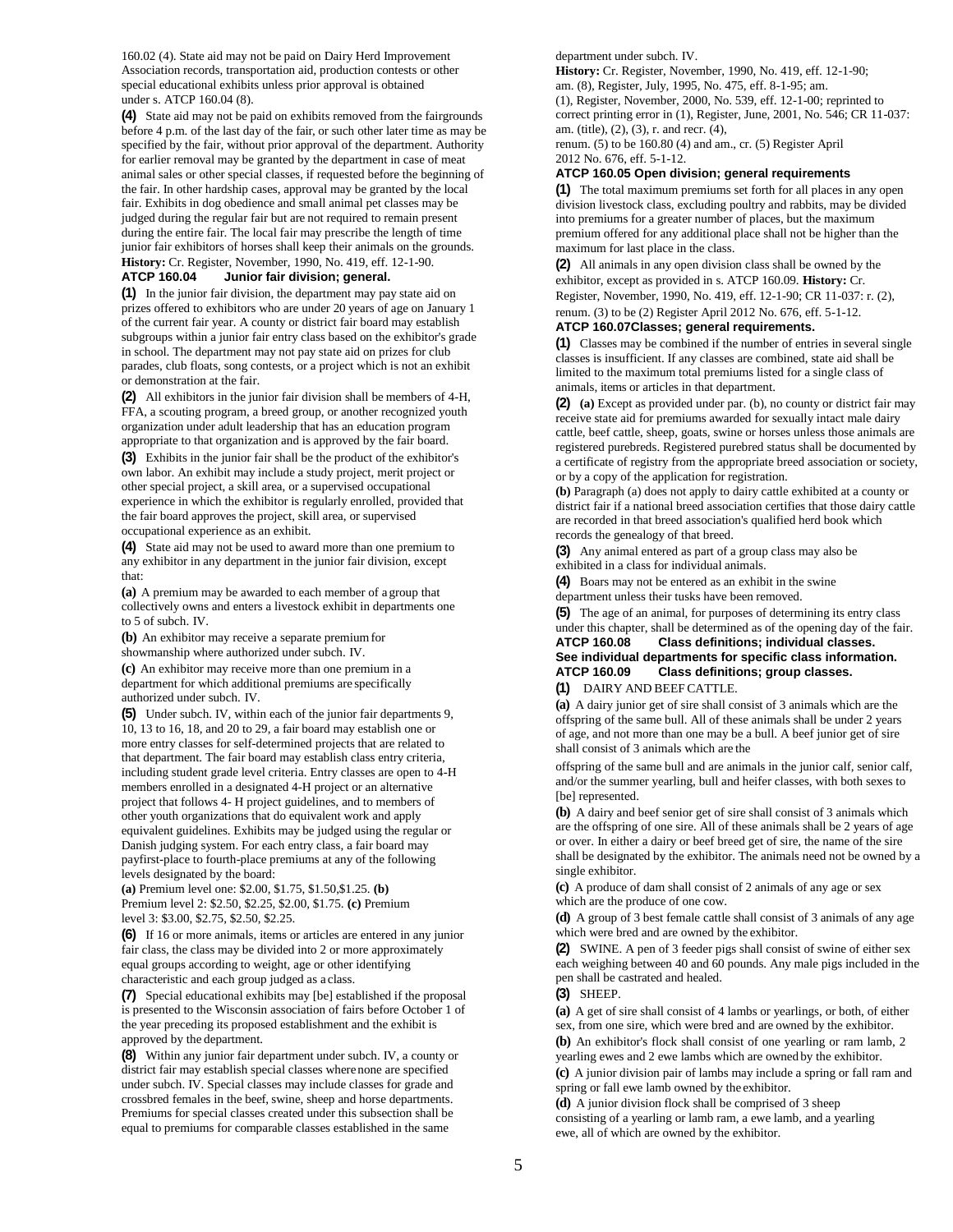#### **ATCP 160.91 Judging regulations.**

**(1)** Judging shall be done at county and district fairs by individuals who are registered with the department and who have knowledge, training or experience in the specific class or classes to be judged as determined by the department. Judging shall be done in accordance with the requirements of s. ATCP

160.92 (3) (a). In no case shall any person who is an officer or director of a fair be eligible to judge exhibits at such fair; nor shall any person interested directly or indirectly in exhibits shown in any department of a fair be eligible to judge articles or animals in that department.

**(2)** Each judge at a county or district fair shall be provided with a copy of the fair's premium book or list of entryclasses at least 7 days prior to the opening date of the fair.

**(3)** No animal or article, irrespective of the number of entries in the class in which it is entered, shall be awarded a higher rating than its merit would entitle it to in comparison to the standard of perfection in the class.

**(4) (a)** No state aid will be paid on premiums awarded under the Danish system in any classes except in the junior and educational departments.

**(b)** When classes in the junior and educational departments are judged according to the Danish system, 4 group placings shall be awarded in any class. When there are less than 8 exhibitors in the class, there shall not be more than 2 in the first group, not more than 4 in the first 2 groups and not more than 6 in the first 3 groups. If there are 8 or more entries in the class, there shall not be more than 25% in the first group, not more than 50% in the first 2 groups, and not more than 75% in the first 3 groups.

**(c)** The number of awards in the last group placing may be increased to the extent necessary to give awards to all exhibitors.

**(5)** If any class of exhibits at a county or district fair is judged according to the regular system, the judges for that class may give only one first-place, one second-place, one third-place and one fourth-place award in that class.<br>ATCP 160.92

### **Accounting requirements.**

**(1)** All receipts from any source whatsoever shall bedeposited in a bank, and all accounts without exception shall be paid by check or draft. All records, papers, stubs, checks, vouchers or other orders relating to fair transactions shall be preserved for a 6-year period subsequent to the year in which they were made or issued.

**(2)** Premiums shall be actually paid or bona fide notice of premium awards sent to all premium winners before a claim for state aid may be considered.

**(3)** Claims for state aid shall be filed with the department within 30 days after the close of the fair, and shall include:

**(a)** Judging sheets completed according to instructions contained thereon. All entries shall be in typewritten form with the exception of entries in the winning entry column which may be made with a ballpoint pen or indelible pencil. The total premium awarded on each judging sheet shall be shown at the bottom of each sheet. State aid shall not be paid on judging sheets which are not signed by the judge or accompanied by an affidavit of the judge listing the department and classes judged. A separate affidavit shall be required for each department.

**(b)** Index of exhibitors and their addresses, with amounts paid in premiums opposite each name. The total of each index sheet shall be shown on the bottom of the sheet, and the total of the index shall correspond with the total of premiums awarded as shown by judging sheets.

**(c)** One premium book.

**(4)** One copy of the annual financial report shall reach the office of the department before the end of the calendar yearin which the fair is held. State aid received for the current year shall be included as a receipt in such statement.

**(5)** Before submitting its financial report, every fair association, society or board shall have its accounts audited by either a certified public accountant, a county auditor, or an auditing committee. If audited by an auditing committee, at least one of the committee members shall be familiar with the records and procedures. The society or board shall submit to the department at the time the financial report is submitted, a statement of the type of audit conducted including the date and names of those making the audit, or a copy of the audit report.

**(6)** A copy of a financial report as published in a newspaper of general

circulation in the county in which the fair was held shall be submitted to the department prior to December 31st of the year in which the fair was held. The financial statement shall include all receipts, disbursements, accounts receivable and accounts payable in connection with the operation of the fair, and shall show the financial condition of the fair

organization before and after the fair.<br>**ATCP 160.93 Authority.** This **Authority.** This chapter is adopted under authority of s. 93.23 (1), Stats.

#### **2022 WISCONSIN STATE FAIR ANIMAL HEALTH RULES AND REGULATIONS**

#### **GENERAL REQUIREMENTS FOR SHOW ORGANIZERS**

**All fairs or exhibitions of any length** must obtain, review, and keep for five years all required records and test results:

- Exhibitor's name and address
- Animal identification (number, type, description, and when required, official identification. See below.)
- Documents showing compliance with disease testing and other health requirements
- Livestock premises number, if any, where animals originate
- Documentation showing legal importation (if applicable) and wheb required, movement to the event. (see requirements for different animals below).
- For swine, a record of any swine transported directly to a slaughtering establishment
- For swine, a record of any swine transported to an animal market where all animals sold at the market sale for that day were shipped directly to a slaughtering establishment

**Fairs or exhibitions lasting more than 24 hours** must appoint a licensed veterinarian to inspect all animals daily.

**Please note**: Except in specific circumstances, if an animal already bears an official 840 eartag, that eartag must not be removed and additional official eartags must not be applied. Instead the existing eartag must be read and recorded when a record of that animal is required. (Ref. s. ATCP 10.045, Wis. Admin. Code)

**These regulations apply** to all fairs and exhibitions, including additional events (like rodeos, shows, or other organized events) that occur in conjunction with the fair.

#### **DISEASES**

**Animals that show evidence of having contagious or infectious diseases** may not be commingled (or housed/kept) with other animals at a fair, show, or other exhibition in such a way as to allow disease to spread. Such animals should not attend the fair, show, or exhibition. Animals may be denied entry if they arrive at these events with contagious or infectious diseases, isolated and/or removed if they develop disease after arriving, or be subject to other action as would be necessary to control disease.

**Bovine animals with ringworm, mange, warts, or scab** will be removed from the fair or exhibition premises, unless the veterinarian in charge finds they are incapable of transmitting disease.

#### **CATTLE AND BISON**

**Cattle from within Wisconsin** have no requirements for tests or health documents.

#### **Cattle from outside Wisconsin must:**

- Be accompanied by certificate of veterinary inspection (CVI or health certificate) documenting official animal ID and all required tests and certifications
- Have at least one form of official individual ID (including steers)
- Meet all of Wisconsin's normal requirements for import https://datcp.wi.gov/Pages/Programs\_Services/CattleBison.aspx

#### **Acceptable animal IDs for all cattle from outside WI**

- USDA metal ear tag number that is part of the National Uniform Eartagging System (NUES) (starts with state 2-digit code, also known as "brite" tag); this includes the orange brucellosis vaccination tag.
- 15-digit "840" tags (visual or RFID)
- Valid only if applied before March 11, 2015
	- o Manufacturer-coded RFID tag 15-digit number with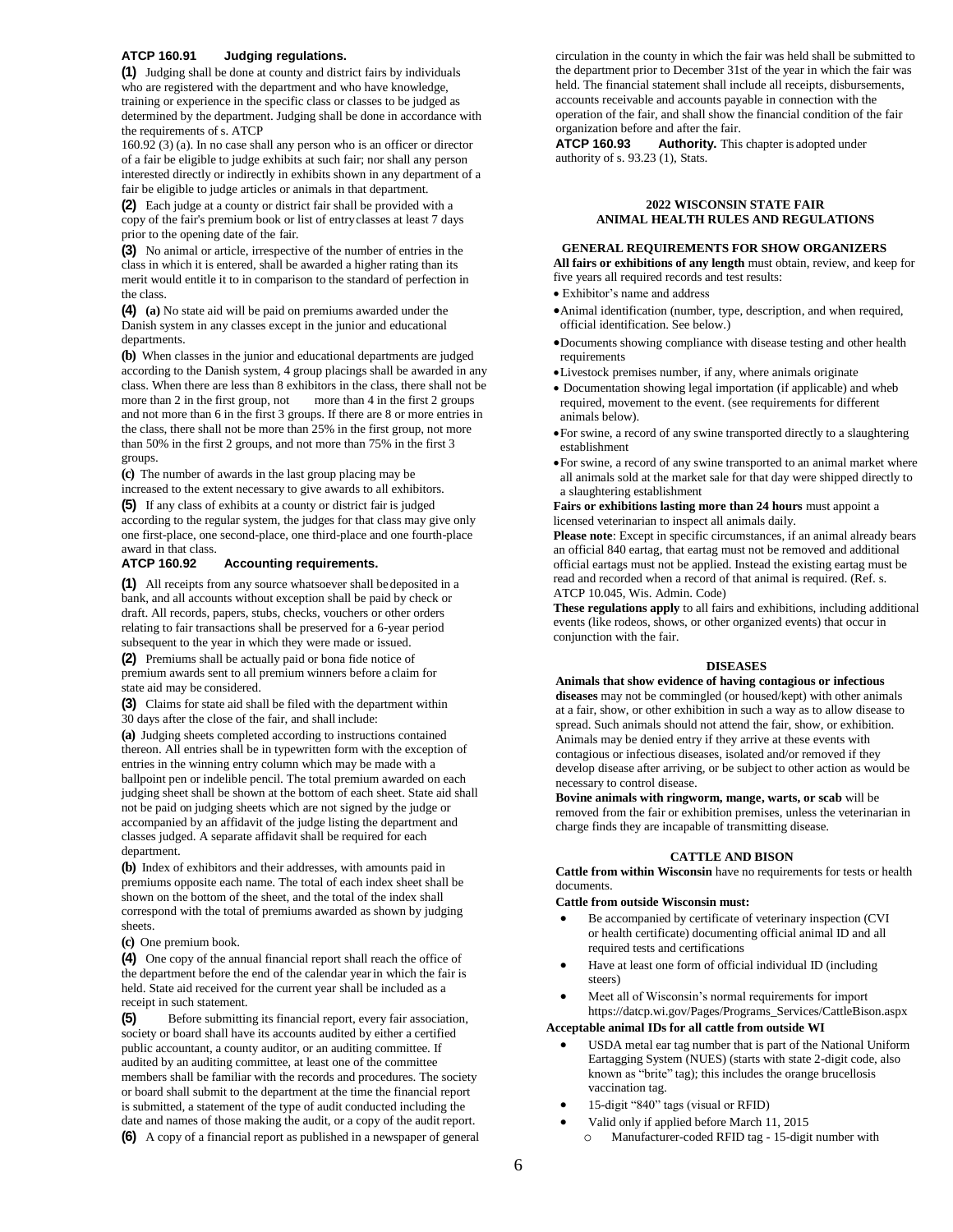the first three digits in 900s

- o American ID tag 8 to 12-digit number prefaced with "USA"
- **Brucellosis requirements for cattle from outside Wisconsin**
- No cattle from outside Wisconsin are currently required to be brucellosis-tested or vaccinated to come to fairs and shows in Wisconsin **Tuberculosis requirements for cattle from outside Wisconsin**
- For requirements by state, see: https://datcp.wi.gov/Pages/Programs\_Services/CattleBison.aspx **Cattle from Michigan's Modified Accredited Zone (for cattle from Michigan's TB Free Zone, see requirements by state above) also need:**
- Import permit
- To originate from a herd that has a negative whole-herd TB test within 12 months before arrival in Wisconsin that includes all animals 1 year and older
- Negative individual TB tests within 60 days before entering Wisconsin
- To return directly to the state of origin after the show, and there must be a statement on the CVI that they will be doing so For information on obtaining an import permit:
- Online [https://datcp.wi.gov/Pages/Programs\\_Services/AnimalMovement](https://datcp.wi.gov/Pages/Programs_Services/AnimalMovementPermits.aspx) [Permits.aspx](https://datcp.wi.gov/Pages/Programs_Services/AnimalMovementPermits.aspx)
- Emai[l DATCPAnimalImports@wi.gov](mailto:DATCPAnimalImports@wi.gov)
- Call 608-224-4872

**Cattle from Canada** must meet current federal requirements to enter the United States. (See

[http://www.aphis.usda.gov/import\\_export/downloads/pro\\_imp\\_ca](http://www.aphis.usda.gov/import_export/downloads/pro_imp_cattle-bison_can.pdf) [ttle-bison\\_can.pdf\)](http://www.aphis.usda.gov/import_export/downloads/pro_imp_cattle-bison_can.pdf)

Requirements are subject to change as conditions warrant. For current information, check

https://datcp.wi.gov/Pages/Programs\_Services/CattleBison.aspx

#### **SWINE**

#### **Swine from within Wisconsin need a Wisconsin intrastate movement certificate** (CVI or health certificate)**:**

Note: Herd of origin means the herd in which the pigs currently reside, likely the exhibitor's herd. When pigs are purchased from a herd, the herd from which they originate is the herd of origin for the seller. Once the purchased pigs are added into the buyer's herd (even if the buyer's herd only consists of one or just a few animals), the buyer's herd becomes the new herd of origin and that herd must meet testing requirements to move pigs again.

- Stating that the herd of origin was inspected on the farm within 30 days before the show and showed no signs of disease
- **Non-terminal Exhibitions:** All swine must have a PRRS (Porcine Reproductive and Respiratory Syndrome) and PEDv (Porcine Epidemic Diarrhea virus) test of the herd of origin within 90 days of the exhibition. Include test date, type, and results on the CVI. For swine originating from herds with positive tests, include the herd plan number on the CVI.
- 

**Note: Terminal Exhibitions** are those at which the swine go directly from the fair/show to the slaughtering establishment OR to a slaughter only market sale. If going to a slaughter only market sale, contact the Division of Animal Health fair inspector for required information to collect.

**Note:** If the fair intends to use a load-out facility, contact the Division of Animal Health in advance to discuss requirements that must be met.

**Swine from outside Wisconsin** need a certificate of veterinary inspection that includes the following:

 The negative results of the PRRS test from the swine's herd of origin conducted within 90 days prior to movement into Wisconsin test date, type, and results.

 The negative results of the PEDv test from the swine's herd of origin conducted within 90 days prior to movement into Wisconsin including test date, type, and results.

A statement that the veterinarian has inspected the entire herd of origin

within the past 30 days and that no clinical signs of PRRS and PEDv or any other apparent disease was present at the time of inspection

- Official individual ID
- If the herd of origin tests positive for PRRS and/or PEDv, contact the DATCP at 608-224-4872 for options

#### **Acceptable methods of ID for swine are:**

- USDA silver ear tag
- USDA 840 ear tag, either visual or RFID
- Breed association tattoo if the pig is a purebred and the tattoo is registered
- An ear tag with the premises identification number and a unique identifier

 Ear notch (if the pig is a purebred and the notch is registered) Requirements are subject to change as conditions warrant. For current

information on PRRS and PEDv, check

https://datcp.wi.gov/Pages/Programs\_Services/SwineMovement.aspx

#### **SHEEP AND GOATS**

**Note:** These rules do not apply to non-domestic sheep and goats. See Exotic Ruminants below

#### **Sheep and goats from within Wisconsin:**

- If sexually intact, need official individual ID at any age
- If not sexually intact, need official individual ID if they are 12 months or older
- See official ID options.
- Cannot be under restriction for movement to fairs and shows
- Sheep and goats that go to a market or slaughter establishment after the fair should have an owner hauler statement to move from the fair to the market/slaughter establishment.

#### **Sheep and goats from outside Wisconsin:**

- Certificate of veterinary inspection (CVI or health certificate) and official individual ID for all animals.
- See below for Official ID options.
- See below for additional requirements for goats from Michigan's Tuberculosis Modified Accredited Zone.
- Sheep and goats that go to a market or slaughter establishment after the fair should have an owner hauler statement to move from the fair to the market/slaughter establishment.

#### **Official Identification includes:**

Scrapie eartags (including tags on neckstraps for animals with

- absent/injured ears or with official tattoos see DATCP Website\*)
- USDA 840 ear tags
- Legible breed tattoos (see DATCP Website\* and NOTE below)
- Legible scrapie tattoos (see DATCP Website\* and NOTE below)
- Approved microchips (Electronic Identification/EID) There are many requirements that need to be met to use microchips including a requirement for accompanying tattoos. See DATCP Website\* and NOTE below.

**Note**: All sheep and goats that may go through a market or to slaughter and require Official Identification must be eartagged with Official ID. Official ID in the form of a tattoo or Electronic Implantable Identification (EID) is no longer sufficient when moving through a market or going to slaughter. **Note:** If a Wisconsin origin animal is neutered, less than 12 months of age, and moving through a market after the fair, the market may require Official ID in the form of an ear tag.

\*For more information on official identification and for owner hauler statements see DATCP Website at

https://datcp.wi.gov/Pages/Programs\_Services/OfficialID.aspx

#### **Goats from Michigan's TB Modified Accredited Zone** also need:

- Import permit
- To originate from a herd that has a negative whole-herd TB test within 12 months before arrival in Wisconsin that includes all animals 1 year and older
- Negative individual TB tests within 60 days before entering Wisconsin
- To return directly to the state of origin after the show, and there must be a statement on the CVI that they will be doing so.

For information on obtaining an import permit:

# **Terminal Exhibitions**: No testing requirements.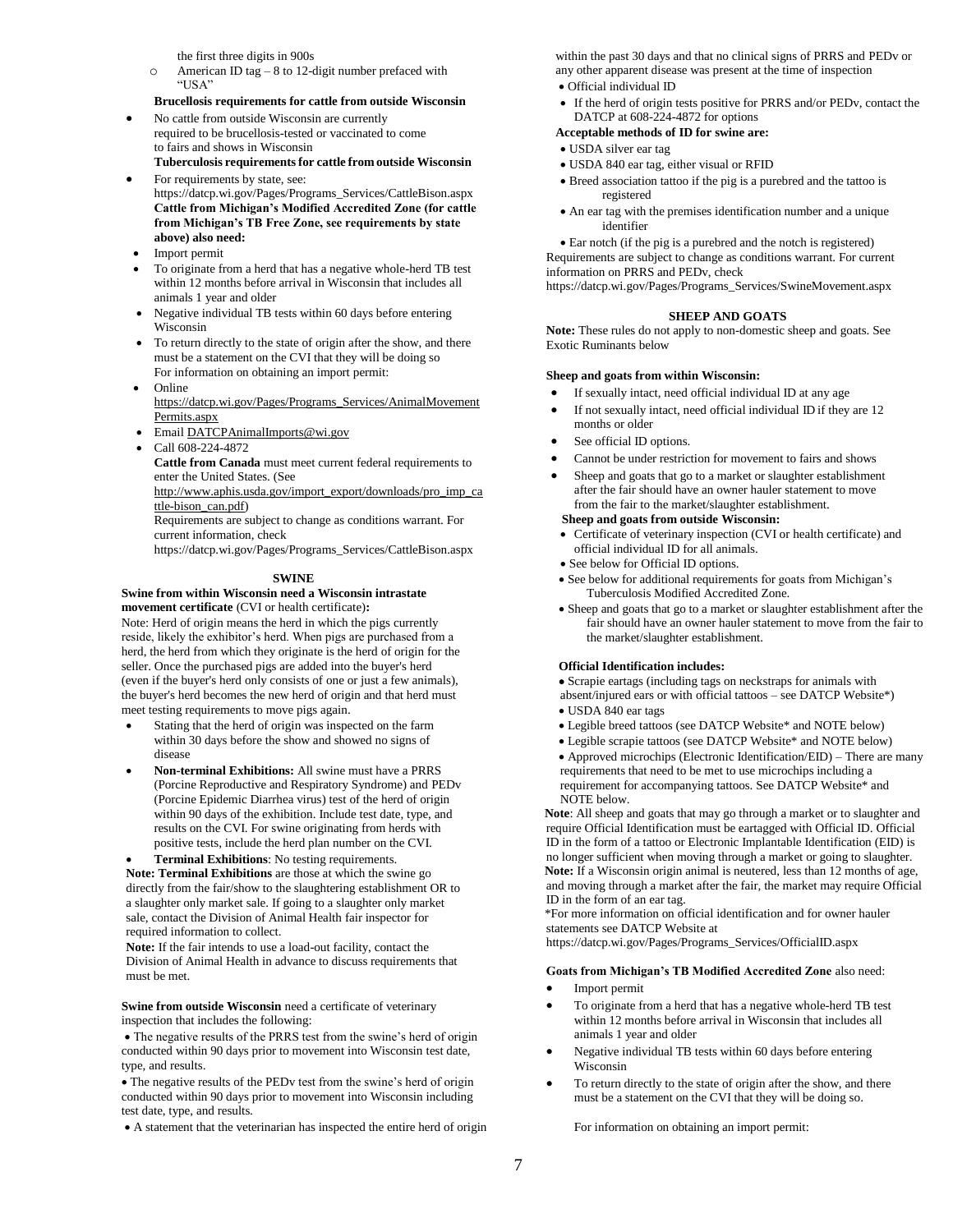- Online [https://datcp.wi.gov/Pages/Programs\\_Services/AnimalMoveme](https://datcp.wi.gov/Pages/Programs_Services/AnimalMovementPermits.aspx) [ntPermits.aspx](https://datcp.wi.gov/Pages/Programs_Services/AnimalMovementPermits.aspx)
- Emai[l DATCPAnimalImports@wi.gov](mailto:DATCPAnimalImports@wi.gov)
- Call 608-224-4872

Requirements are subject to change as conditions warrant. For current information, check

https://datcp.wi.gov/Pages/Programs\_Services/SheepGoatMovement.aspx

### **EQUINE**

**Equine animals from within Wisconsin** need documentation of a negative EIA test done within the previous 12 months, which clearly identifies the animal by complete description, digital photographs, or an approved microchip (if a reader is available). No test is needed for nursing foals accompanying negative dams. Documentation may be:

- Official test report VS 10-11, or
- USDA-approved electronic test form, or
- Global Vet Link EIA electronic form, or
- Certificate of veterinary inspection with the test results listed.

#### **Equine animals from outside Wisconsin** need:

- Certificate of veterinary inspection (CVI or health certificate) which clearly identifies the animal by complete description, digital photographs, or an approved microchip
- Negative EIA test done within previous 12 months that is reported on the CVI

 No EIA test is needed for nursing foals accompanying negative dams **Equines from Minnesota** are exempt from the CVI if:

- Ownership does not change while the animal is in Wisconsin
- The animal remains in Wisconsin no longer than 7 days
- Proof of a negative EIA test in previous 12 months accompanies the animal

Requirements are subject to change as conditions warrant. For current information, check

https://datcp.wi.gov/Pages/Programs\_Services/HorseOtherEquineMvmt.as px

#### **POULTRY AND WATERFOWL**

#### **(Pigeons are not considered poultry for fairs and shows) Poultry and waterfowl from within Wisconsin** need**:**

- An NPIP certificate stating that they originate from a US. pullorumtyphoid clean or NPIP affiliate flock, or
- A DATCP-issued certificate stating they are froma Wisconsin tested or associate flock, or
- Individually test sexually mature birds within 90 days before arrival at the show. These birds also need wing or leg band ID. All birds must test negative for pullorum-typhoid, and turkeys must test negative for *Mycoplasma gallisepticum*. **Poultry and waterfowl from outside Wisconsin** need a certificate of veterinary inspection or equivalent (such as form VS9-3) that states**:**
- They originate from a flock classified pullorum- typhoid clean under NPIP or an equivalent state program, and turkeys must test negative for *Mycoplasma gallisepticum* or
- If they are sexually mature, that they have tested negative for pullorum-typhoid (and Mycoplasma gallisepticum for turkeys) within 90 days before arrival at the show. These birds also need wing or leg band ID.

#### **Not required:** Import permit number

Requirements are subject to change as conditions warrant. For current information, check

https://datcp.wi.gov/Pages/Programs\_Services/PoultryMovement.aspx

#### **EXOTIC RUMINANTS**

**Note:** Exotic ruminants are ruminants that are not native to Wisconsin, and are not cervids – for example, Old World camels, yaks, water buffalo, pronghorn antelope, giraffes and non-domestic sheep and goats. In addition, please contact your county and local municipality for any restrictions

**Exotic ruminants from within Wisconsin** have no requirements. **Exotic ruminants from outside Wisconsin** must have

 Certificate of veterinary inspection (CVI or health certificate)

- Official individual identification (ID) as required for tuberculosis and brucellosis testing
- Import permit
- Proof written on the CVI that they meet requirements for: **Tuberculosis** – negative test required within 60 days before entry.
- **Brucellosis**  negative test required within 30 days of entry
- For information on obtaining an import permit:

### Online

[https://datcp.wi.gov/Pages/Programs\\_Services/AnimalMo](https://datcp.wi.gov/Pages/Programs_Services/AnimalMovementPermits.aspx) [vementPermits.aspx](https://datcp.wi.gov/Pages/Programs_Services/AnimalMovementPermits.aspx)

- Emai[l DATCPAnimalImports@wi.gov](mailto:DATCPAnimalImports@wi.gov)
- Call 608-224-4872

Requirements are subject to change as conditions warrant. For current information, check

https://datcp.wi.gov/Pages/Programs\_Services/ExoticSpeciesMvmt.aspx **SOUTH AMERICAN CAMELIDS, LLAMAS, ALPACAS, GUANACOS, VICUNAS**

**South American camelids from within Wisconsin** have no requirements.

**South American camelids from outside Wisconsin**must have a certificate ofveterinary inspection and official animal ID. Official ID may be:

- Approved USDA ear tag number
- Microchip number
- Breed association registration number
- Breed association tattoo

Requirements are subject to change as conditions warrant. For current information, check

https://datcp.wi.gov/Pages/Programs\_Services/LlamaAlpacaMovement.aspx. **SMALL ANIMALS: DOGS, DOMESTIC CATS, AND OTHER HOUSEHOLD PETS (FERRETS, PET BIRDS, RABBITS, GERBILS, GUINEA PIGS, HAMSTERS, DOMESTIC MICE AND RATS)**

Note: These rules do not apply to animals that are part of menageries. For those rules, see below. Pot-bellied and miniature pigs fall under rules for swine. Dog hybrids, domestic cat hybrids, or exotic small cat species such as servals fall under rules for Exotic small animals. Native wild animals and birds, including raptors, and captive wild animals such as raccoons, opossums, and skunks fall under rules for wild animals. **Dogs from within Wisconsin** that are 5 months or older need proof of current rabies vaccination.

**Cats and other household pets** from within Wisconsin have no requirements.

**Dogs and cats from outside Wisconsin** that are 5 months or older need to be vaccinated for rabies by a licensed veterinarian, and regardless of age, need certificates of veterinary inspection stating the age of the animal and for animals 5 months and older the date of last rabies vaccination and revaccination due date.

**Other household pets from outside Wisconsin** need certificates of veterinary inspection (CVIs) but have no testing or vaccination requirements

**Small animals from other nations** need to meet requirements of the U.S. Department of Agriculture (608-662-0600) and Centers for Disease Control (1-800-232-4636).

Requirements are subject to change as conditions warrant. For current information, check

[https://datcp.wi.gov/Pages/Programs\\_Services/PetMovement.aspx](https://datcp.wi.gov/Pages/Programs_Services/PetMovement.aspx)

#### **EXOTIC SMALL ANIMALS (ANY SPECIES NOT COVERED BY "SMALL ANIMALS" ABOVE, EXOTIC ANIMALS AND OTHER WILD ANIMALS**

**Note:** Local jurisdictions may have requirements beyond the state requirements listed here.

**Animals from within Wisconsin** do not have any requirements as long as they are legally possessed in Wisconsin.

- **Animals from outside Wisconsin** generally have no testing or vaccination requirements, but do need:
	- Certificate of veterinary inspection (CVI or health certificate)
	- Import permit number